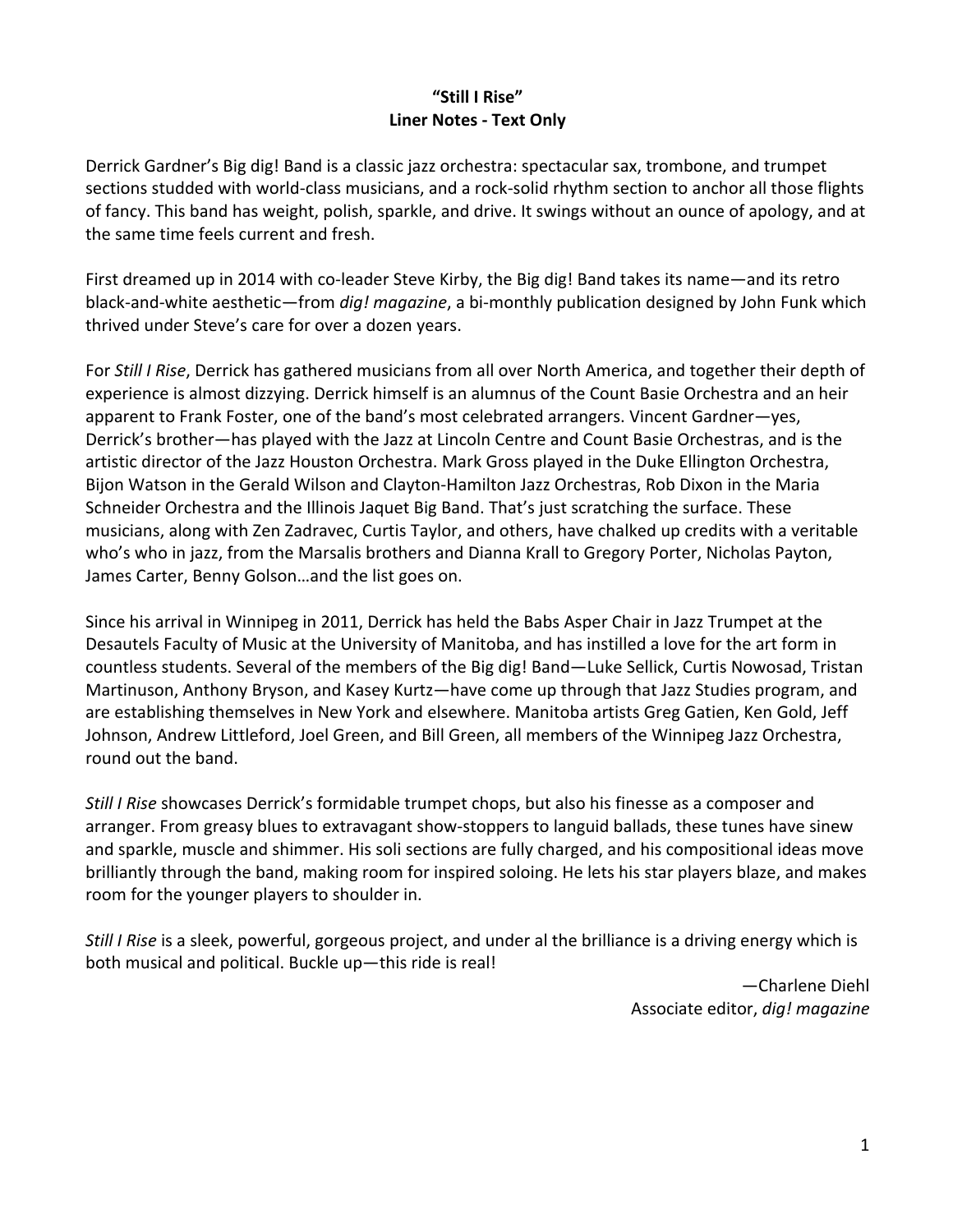**"Push Come da Shove"** is a C-minor blues with an extended form laid over a rhythmic pedal point—but the arrangement is a beast. (When I passed out the parts, I apologized to the musicians for the turmoil I was about to put them through!) One of the unique things about this arrangement is the trombone soli; the band has a killer trombone section, and I wanted to show them some love. The trombone lines are inspired by the left hand of the legendary pianist McCoy Tyner as recorded on Coltrane's "Resolution" from *A Love Supreme*. Where does the title come from? I'm amused by that colloquialism, and the tune definitely pushes and shoves!

**Soloists**: Derrick Gardner (trumpet), Mark Gross (alto sax), Curtis Nowosad (drums)

**"Still I Rise"** is dedicated to the great African-American poet, singer, and civil rights activist Maya Angelou. This powerful poem basically describes the plight and resilience of African-Americans, from the times of slavery through emancipation, Reconstruction, Jim Crow, the civil rights era, and up to today. When Angelou died in 2016, this melody popped into my head—it was as if her spirit sang this melody to me and took me to the piano to write the tune.

Structurally, the tune moves around the cycle of fourths, and rather than ending on a reprise of the opening section, I added a reharmonized bridge. That's my shout-out to the resilience that Angelou celebrated in all her work, and modeled in her life.

**Soloists**: Derrick Gardner (trumpet), Vincent Gardner (trombone), Curtis Nowosad (drums)

**"Soulful Brother Gelispie"** is dedicated to drummer Randy Gelispie, one of the unsung heroes of jazz drumming. (There's a great story about Randy and Dizzy playing a gig together, and Randy's wife cussed out Dizzy on the phone, thinking he was Randy. After that, Dizzy would always say, "Hey be sure you contact your wife so she don't cuss me out again!") When you played with Randy, you knew you were in the presence of a great jazz innovator. One time, the Michigan State jazz faculty band was playing a concert and Randy and I were trading eights. I played my eight, and Randy responded with a groove that just knocked me off my feet—a soulful, mulit-layered groove that used the whole drum kit. I looked at him like he was an alien from another planet. He just looked back at me and smiled, like "yeah, that's my stuff…" I built the whole tune around that groove, which is featured at the opening. **Soloists**: Curtis Nowosad (drums), Kasey Kurtz (guitar), Mark Gross (soprano sax)

**"Melody for Trayvon"** is dedicated to the African-American teen Trayvon Martin, whose senseless slaying in a neighborhood watch fiasco in Florida in 2012 initiated a firestorm of riots and protests over gun violence. As a composer and a student of human history, I see my music as a kind of activism. I'm invoking sadness, solemnity, and anger in the minor tonality and the weight of the orchestration—I want to create an empathic response that will move us toward eliminating this kind of sanctioned brutality. The tune opens and closes with two trumpets, one open and one muted, connected in a lament. For the band, this was an immersive experience—we did the whole thing in one take, then sat for a few moments in a deep silence, knowing we had shared something profound.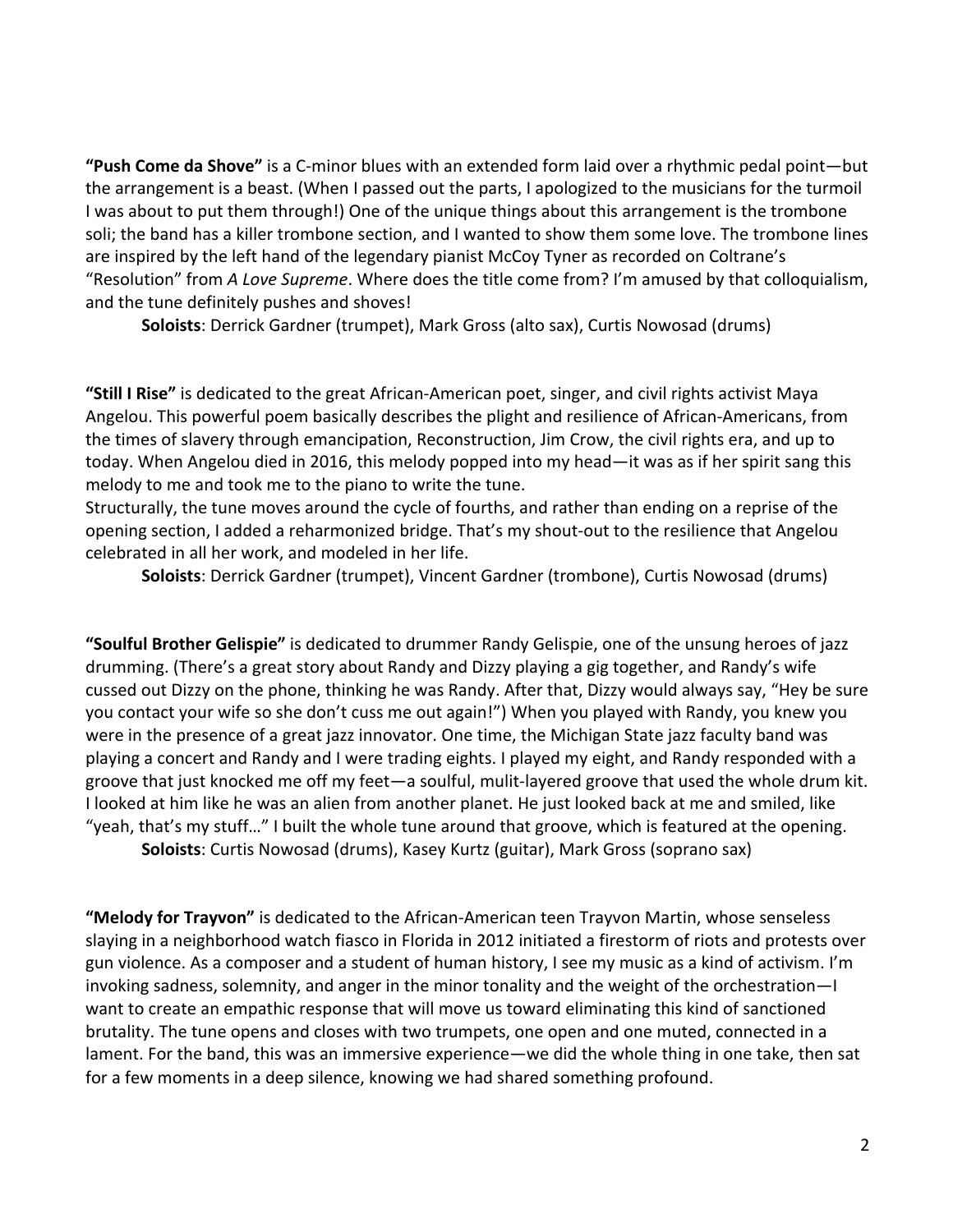**Soloists**: Derrick Gardner (muted trumpet), Curtis Taylor (trumpet), Mark Gross (alto sax), Rob Dixon (tenor sax), Vincent Gardner (trombone)

**"To Whom It May Concern"** is one of those titles that leaves something to the imagination. When you compose a letter like that, you might not know exactly who you're writing to, but you're aiming for somebody who's gonna get something done. I like to use that lead when I'm signaling some less-thansatisfactory action—I might have a pretty good idea of who's dragging their heels, and I can spook them a bit by spreading the blame around…

This tune is a jazz waltz I composed specifically as a bass feature. It's not common in big bands for the bass to display the melody, but I'm following a path innovated by Duke Ellington's "Jack the Bear" and Oscar Pettiford's "Tricotism." The melody comes across as almost aggressive, given the way the notes cluster, but it's expressive as well. I think it means business, as the title suggests.

I had fun with the trading sequence. Normally, soloists or sections trade fours or eights, but in this tune, I threw that out the window and went for unpredictable patterns. A two-measure orchestra soli is followed by four measures of drum solo; the orchestra's four-measure soli is answered by a sixmeasure unit from the drums. It kept us all a bit off-balance. I figure when you send out a letter addressed like this, you can never quite predict the response. I was playing with that thought.

**Soloists**: Luke Sellick (Bass), Joel Green (Trombone), Ken Gold (Baritone Saxophone)

**"One Thing Led to Another"** is a slow bossa nova, in the sensuous style of the Brazilian composer Antonio Carlos Jobim. I used flugelhorns to add that warmth, and I spiced it up by adding a "big three" to the groove—basically the drummer hits the floor tom on the third beat. To be honest, I first encountered that trick watching Bugs Bunny as a kid. In one sketch, Bugs puts a fruit basket on his head and starts dancing to avoid being shot by Elmer Fudd; Bugs moved his foot to the side to mark that third beat and that really stayed with me. (Bugs Bunny is basically Music History 101, right?) It's a simple tune, intended to put a listener in a mellow mood. The title? Well, I was thinking about a couple just hanging out having a good time, and all of a sudden that good time blossoms into something more…and whatever happened, happened…

**Soloists**: Greg Gatien (alto sax), Anthony Bryson (trombone), Andrew Littleford (flugelhorn), Luke Sellick (bass)

**"Blues à la Burgess"** is dedicated to my father Burgess Gardner, an incredible jazz trumpeter and my biggest influence. Through him I discovered Clifford Brown, Lee Morgan, Freddie Hubbard, Woody Shaw, Booker Little, and on up the line. My father is one of the bluesiest musicians I've ever heard he's able to find the blues in any and every tune he plays. Where another soloist would be trying hard to outline complicated chord changes, my father does that with elegance, but also superimposes the blues. Following his lead, I know that playing jazz means finding the blues in every piece you play. Compositionally, I based this tune on a phrase in one of my father's solos that knocked me back when I first heard it, and I immediately incorporated it into my own lexicon. The tune itself is a straight-up blues, and I have pushed hard to come close to my father's uncanny ability to capture the blues both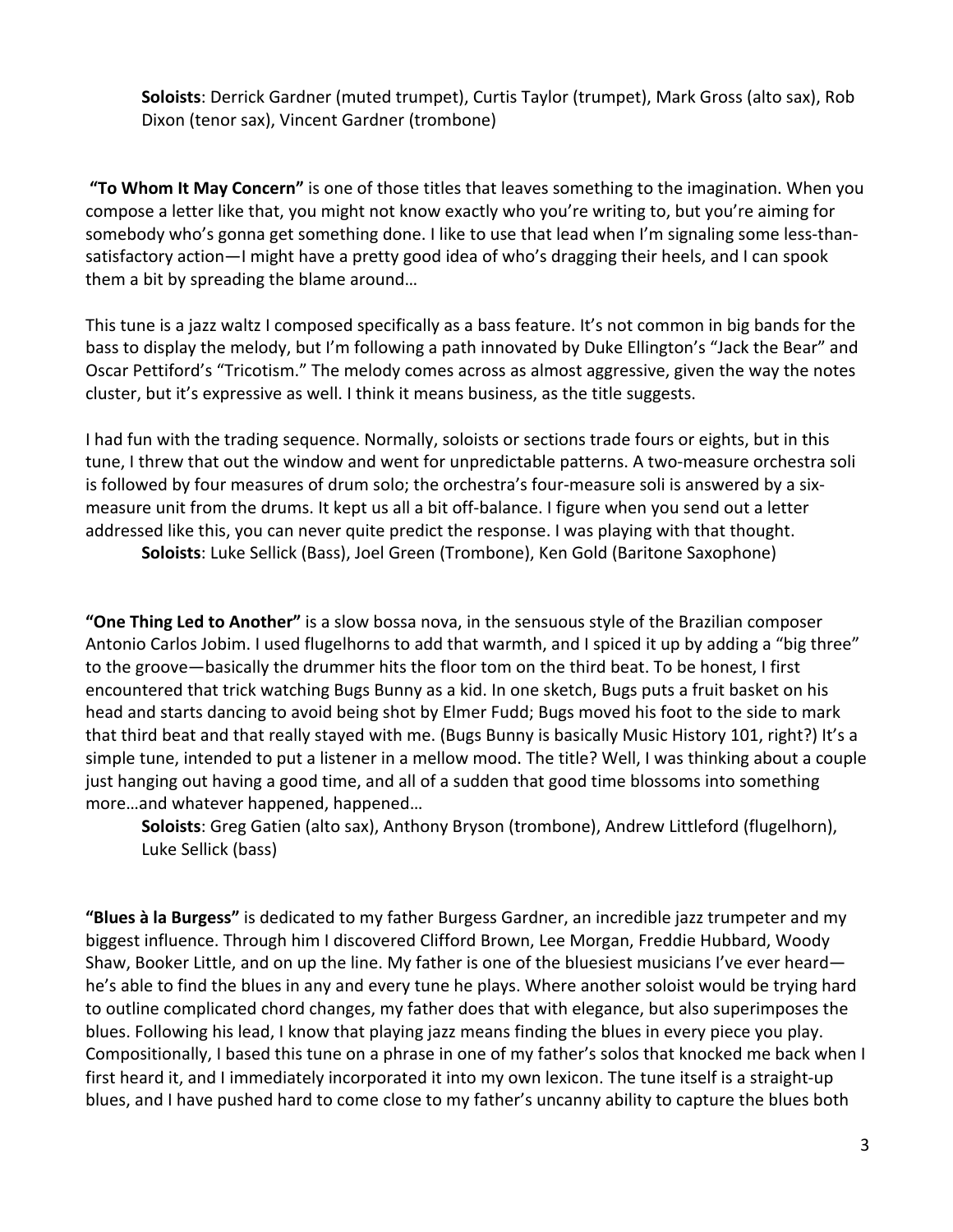compositionally and as an arranger. Using his improv idea definitely gave me the burst of nitrous oxide that enhances the blues aesthetic.

**Soloists**: Derrick Gardner (trumpet), Tristan Martinuson (tenor sax), Curtis Nowosad (drums)

**"8 Ball, Side Pocket"** is a contrafact based on "Corner Pocket" by the great Count Basie's guitarist Freddie Green. A contrafact basically presents a new melody over a familiar harmonic structure, and as an alumnus of one of the later incarnations of the Basie Band, I wanted to use the arrangement components that made those Basie charts so memorable. The tune opens with a Basie-inspired piano intro, followed by a B-flat blues section which gives way to a tune that is not in the blues form. That's followed by solos, then a soft ensemble soli, a big ensemble shout, and the endings—those characteristic piano gestures that have become known as "the Basie splanks." This tune was fun to write, and fun to play.

**Soloists**: Tristan Martinuson (tenor sax), Zen Zadravec (piano)

## **"DAAAAYUUUM"**

African-American culture has a particularly lively relationship with the English language—it's actually considered a separate linguistic system called Ebonics. Hip-hop has brought a lot of this expressive language into broader usage, and I'm borrowing a simple but juicy expression for this tune. You see someone you're really attracted to? You watch Michael Jordan executing one of his vicious slam dunks? *Damn* just doesn't cut it—you're looking for DAAAYUUUM!

I set up a deliberate, greasy blues melody that runs through the whole tune. You'll hear a fall-off every second measure, after the last beat. That's basically the melody mimicking the word—slowing it way down, stretching out those vowels. I wanted to feature my amazing trumpet section in this tune. I open with muted trumpet, then the section trades fours. As we arrived at the big shout section at the end, I was preparing to do a big screech solo when I realized that Bijon Watson could do this much better than I could. I said, "Hey, why don't you take the screech solo while I play your lead part?" I have to say that was a good decision. On impulse, Bijon took the high figures I had written up into the stratosphere, and our jaws dropped to the ground. This is one shock-and-awe ending—DAAAYYUUUM!

**Soloists:** Derrick Gardner (trumpet), Bijon Watson (trumpet), Jeff Johnson (trumpet), Curtis Taylor (trumpet), Andrew Littleford (trumpet)

**"Heavens to Murgatroyd!"** is a bit of an outlier. It looks back to the cartoons of my childhood and forward to the electronic innovations of hip-hop. This tune began with the boxed-in ragtime feel of a bass ostinato and repetitive harmonic figure. Once I had that going, I composed a melody—I was looking for something that would contrast with that pattern, but not get in the way of it. When I put them together, the combination was so humorous that I suddenly heard "Heavens to Murgatroyd!" in my head—in the voice of Snagglepuss, of course. I found this funny bells-and-chimes pattern that I remembered from a cartoon sound track, and had my engineer sample and loop it. It creates part of the oddball mechanical feel of the tune because it's a 4/4 loop laid over a 3/4 tune. That off-balance feel is enhanced by the drums. For the ending vamp, I layered over a big drum solo with a bunch of old slapstick cartoon sound